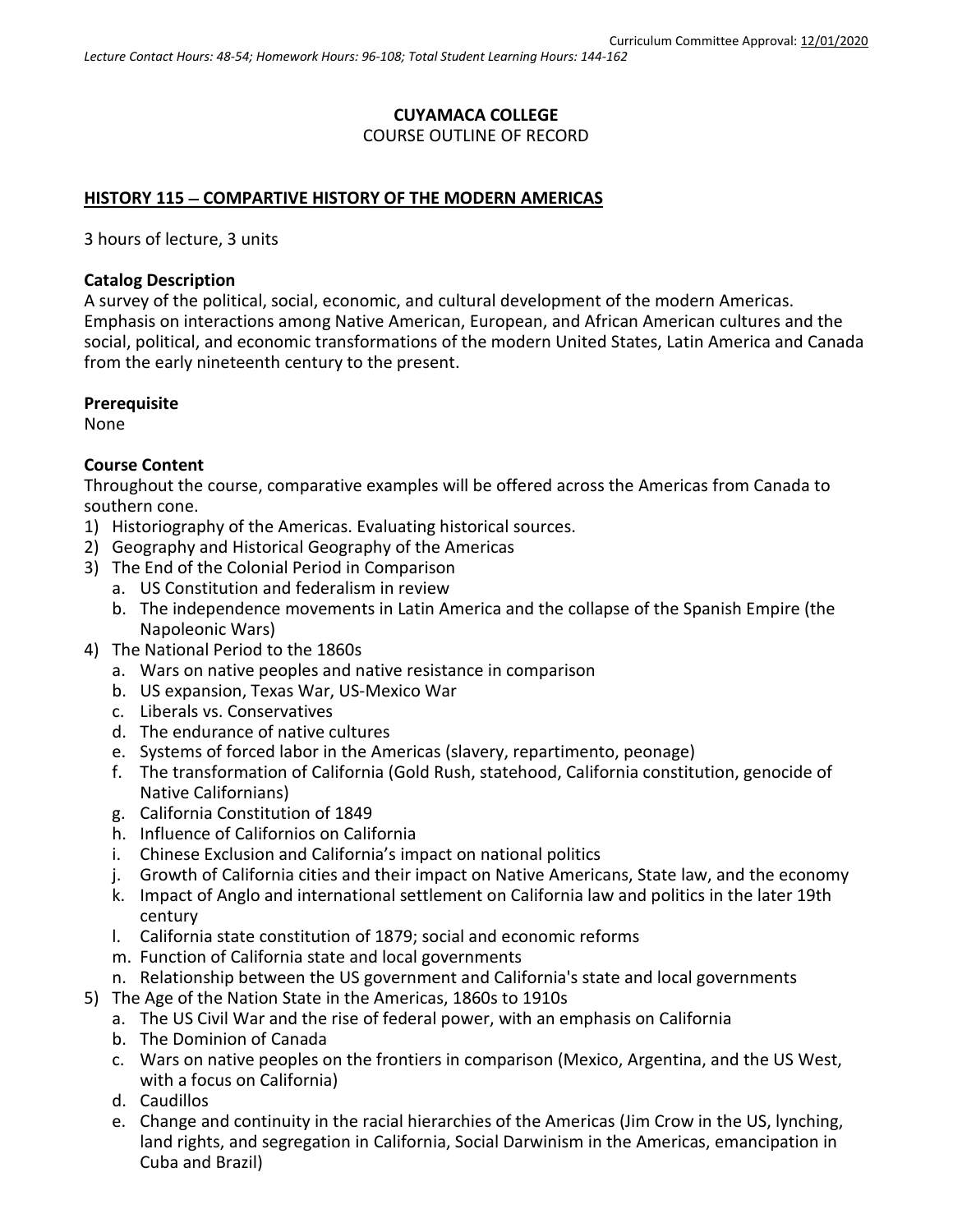- f. Women's lives and the battle for political and economic rights
- g. Industrialization in the Americas The neo-colonial question and the role of foreign investment in the Americas
- h. The imperialist challenge: French Intervention in Mexico
- i. Emigration and immigration in comparison
- j. Urbanization: from Buenos Aires to New York
- k. The creation of national identities: from the cowboy to the gaucho
- 6) Revolution and the Challenges of Modernity, 1910s to 1945
	- a. The Mexican Revolution and the transformation of Mexico
	- b. US interventions and imperialism (Spanish-American War, the Panama Canal, Mexico)
	- c. The Great War and the Americas (economic change, labor migrations)
	- d. Labor, anti-immigrant sentiment, and deportation in the United States, with a focus on California
	- e. The challenge of global depression (the US New Deal, Cardenas reforms in Mexico)
	- f. Populism (Peronism)
	- g. The Second World War and its impact on the Americas
- 7) The Age of the Cold War, 1945-1990
	- a. US and Cold War policy in the Americas (intervention: Guatemala, Chile)
	- b. The Cuban Revolution and the Cold War
	- c. The dictatorships in the Cold War (Brazil, Argentina)
	- d. The battle for Central America
	- e. Cultural Life in the Cold War Americas: from Cantinflas to Dr. Strangelove
	- f. The Age of Social Protest (civil rights, the women's movement, indigenous rights, 1968), with a focus on California
	- g. The conservative backlash and persistence of elite power in comparison
	- h. The petroleum industry in the Americas (Mexico, Venezuela, the US, Canada)
- 8) The Americas in the Global Age, 1990
	- a. Democratization (the end of PRI-dominated Mexico, Brazil, democracy in the Andes)
	- b. Terrorism and wars in the Middle East
	- c. Drugs, guns, and challenges to societies in the Americas, with a focus on the United States and California (mass incarceration, "War on Drugs," etc.)
	- d. Migration and immigration policy
	- e. Free trade, neoliberalism, globalization and the impact on the Americas
	- f. The rise of Brazil
	- g. The endurance of native cultures: from the new Zapatistas to Standing Rock
	- h. Post-cold war socialism (Cuba, Venezuela)
	- i. Populism, and the struggle for racial and gender equality in the Americas
	- j. Environmental issues: from the rain forests to the tar sands
	- k. California state government in comparison to other states and federal government

### **Course Objectives**

Students will be able to:

- 1) Identify and recall major themes, events, and figures in the history of the modern Americas. Demonstrate understanding of the Americas through multiple analytical categories such as race, class, gender, and ethnicity.
- 2) Compare civilizations and societies in historical context (including state formation, social hierarchies, racial hierarchies, and gender hierarchies). Analyze historical developments across national, regional, and cultural boundaries.
- 3) Catalog and interpret the role of religion, philosophy, and ideology in defining the societies of the Americas. Compare ideals, practices, and historical developments of major belief systems and philosophical systems.
- 4) Identify the relationship between physical geography and climate on the development and/or decline of societies and civilizations.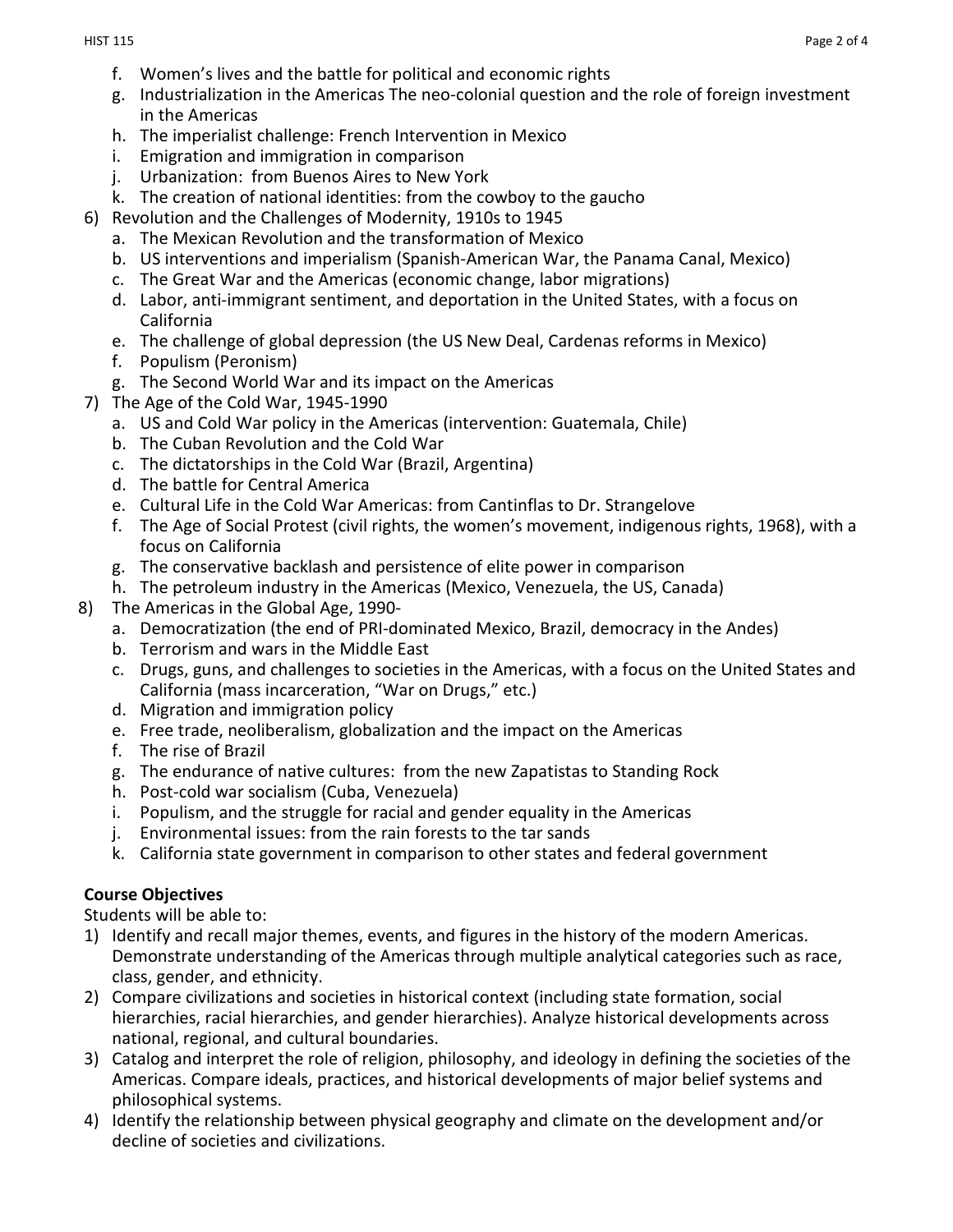- 5) Analyze selected contemporary issues of California within a framework of federal-state relations especially as they relate to People of Color.
- 6) Explain the Constitution of the State of California within the framework of federal-state relations.
- 7) Describe selected California state and local issues as they relate to the People of Color.
- 8) Recognize major historical theories (e.g., geographic determinism, Marxism, economic determinism, etc.).
- 9) Explain the historical significance of cultural developments such as art, music, architecture, literature, and religion.
- 10) Discriminate between primary and secondary sources. Demonstrate the ability to interpret primary and secondary sources and to compose an argument which uses them, as appropriate, for support.
- 11) Cite sources appropriately in written work using the Chicago Manual of Style (Turabian) or Modern Language Association formats.
- 12) Analyze broad patterns of change on both interregional scales and within complex societies of the Americas.
- 13) Compare distinctive forms of political, social, and economic organization in the Americas and explain their historical significance.

### **Method of Evaluation**

A grading system will be established by the instructor and implemented uniformly. Grades will be based on demonstrated proficiency in subject matter determined by multiple measurements for evaluation, one of which must be essay exams, skills demonstration or, where appropriate, the symbol system.

- 1) Quizzes and/or exams that measure the student's ability to identity and recall major themes, events and figures in the modern Americas.
- 2) Quizzes and/or exams that measure and verify the student's ability to identify the relationship between physical geography and climate on the development and/or decline of regions and recognize changes in political geography.
- 3) Write a timed in-class essay that evaluates and verifies the student's ability to formulate an argument based on historical theories, organize information chronologically and thematically, and recall major themes, events, and figures in modern world history.
- 4) Write analytical papers that assess the student's ability to recognize themes, organize information, and interpret the significance of literature in the modern Americas.
- 5) Compile sources and write a research paper that demonstrates the student's ability to discriminate between primary and secondary sources, evaluate the relative quality of sources, organize information, and formulate an informed point of view and argument.
- 6) In-class group activities and writing assignments that measure students' ability to analyze the California constitution and discuss its impact on People of Color.
- 7) In-class group activities and writing assignments that measure students' ability to analyze important state and local issues in California with an emphasis on how they relate to People of Color.

# **Special Materials Required of Student**

None

# **Minimum Instructional Facilities**

- 1) Smart classroom with writing board, overhead projector/screen
- 2) Library with adequate collections in the history of the modern Americas

# **Method of Instruction**

- 1) Lecture
- 2) Multimedia presentations
- 3) Group projects, discussion